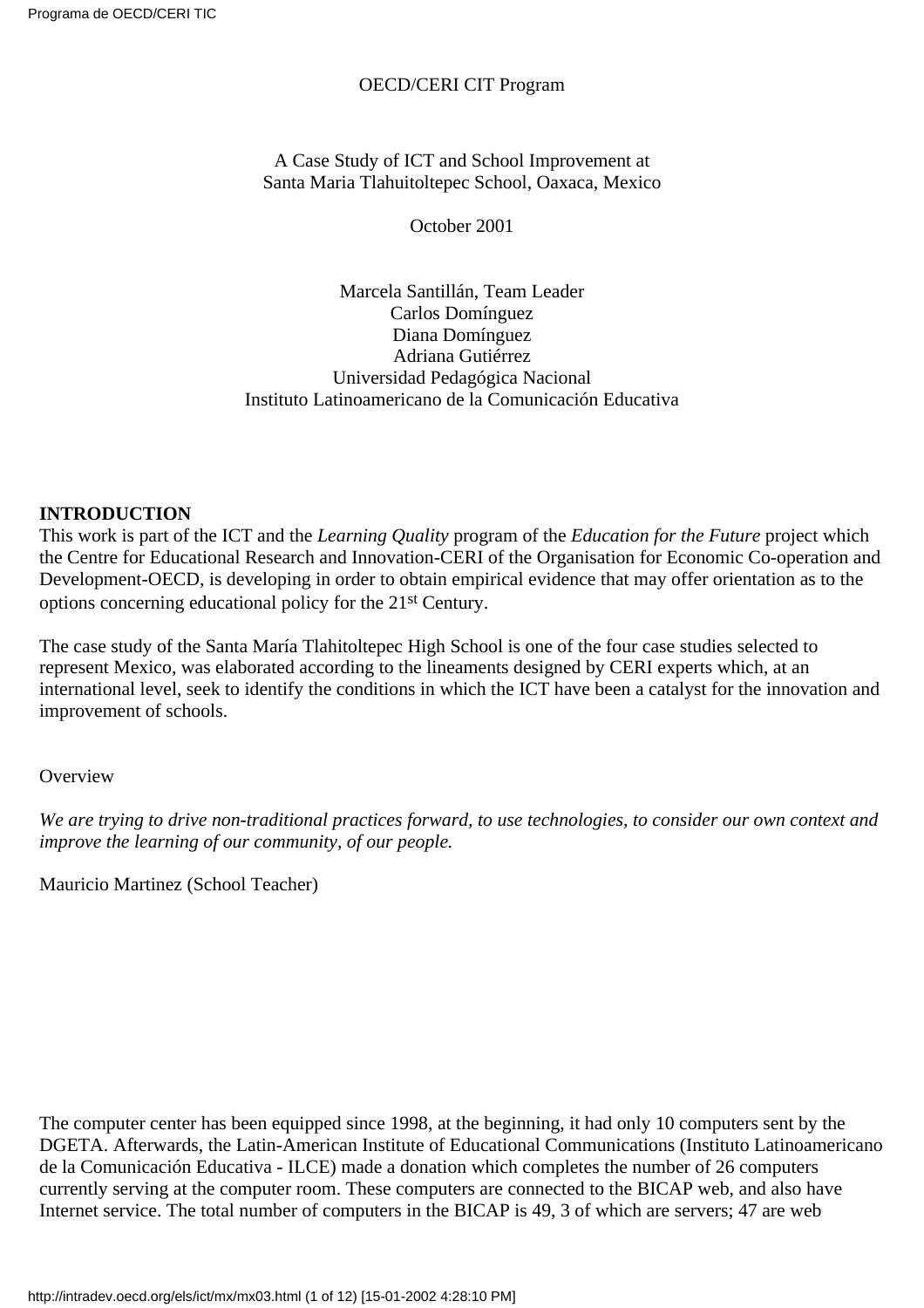connected and have Internet access, and only 2 are not in the web.

All though the academic program does not formally take into account ICT usage in all of the subjects, most BICAP students recur to them for school work. As the school is located in a rural area, at a considerable distance from the capital city, Internet has become an unavoidable tool for accessing information and to improve the quality of academic work. Next in importance are the word processors, graphic editors and programs to make presentations (Power Point). The school has a canon that is used by students and campus supervisors in order to expose diverse themes and in the presentation of projects.

Electronic mail is a useful application amongst the academic community of the BICAP. On average, Teachers send from 5 to 10 mails weekly. The addressees are of diverse orders, ranging from students in the same community and their long-distance-education teachers to teachers of other regions and other states. Concerning the students, 70% have an e-mail account, but their communication is mostly with ex-students now attending other schools outside their own state.

The use of simulators and algebraic calculators is beginning to generate curiosity. Digital videos are another resource employed by the students to review themes that have already been covered. All though such material is not specially designed for senior high school, they exchange these resources with junior high school consultants.

The computer web at the BICAP is used so that managerial personnel, technical staff, craftsmen and academic staff may have the opportunity to connect to the web shared resources and to Internet from their own offices. In such a way it is expected that administrative procedures will be more agile and that the academic staff will enrich their teaching by means of actualized information. The web computer section installed at BICAP is completely cabled. A segment of the web is supported by optical fiber.

Parents show enthusiasm concerning the opportunity given to their children with ICT access; they believe schools are better now than when they used to go, and, according to their own possibilities, they are willing to cooperate for the school to become each time a better place in which to learn. According to directives, teachers and parents, one of the major achievements of the school has been the incorporation of its graduates into institutions of higher education which have a very great demand and, consequently, very selective accessing procedures.

One of the most important activities at the BICAP is its commitment to technological support, aid, maintenance and development in elementary education schools in its own community. Such is the case of the Pablo L. Sidar and La Xaam grade schools, the Federal Junior High School (Secundaria Federal) and the Center for Musical Training and Development of the Mixe Culture (Centro de Capacitación Musical y Desarrollo de la Cultura Mixe - CECAM).

It also offers its support to the Community Interaction project (Interacción Comunitaria), which is dedicated to the productive community development of region producers. At present, they have began working with the Technological Institute for the Mixe Region (Instituto Tecnológico de la Región Mixe - ITRM) , widely supported by the BICAP.

The BICAP project promotes crafts workshops, amongst which the following stand out: the Spinning and Weaving workshop, the Jewelry workshop, and lastly the Amber workshop which is currently being developed. Access to the computer center is equal for all members of the community, from craftsmen to parents, they must only take into consideration the established schedules for academic activities.

#### **2. The past**

One of the main concerns of the community is to have a language laboratory, a computer center, and to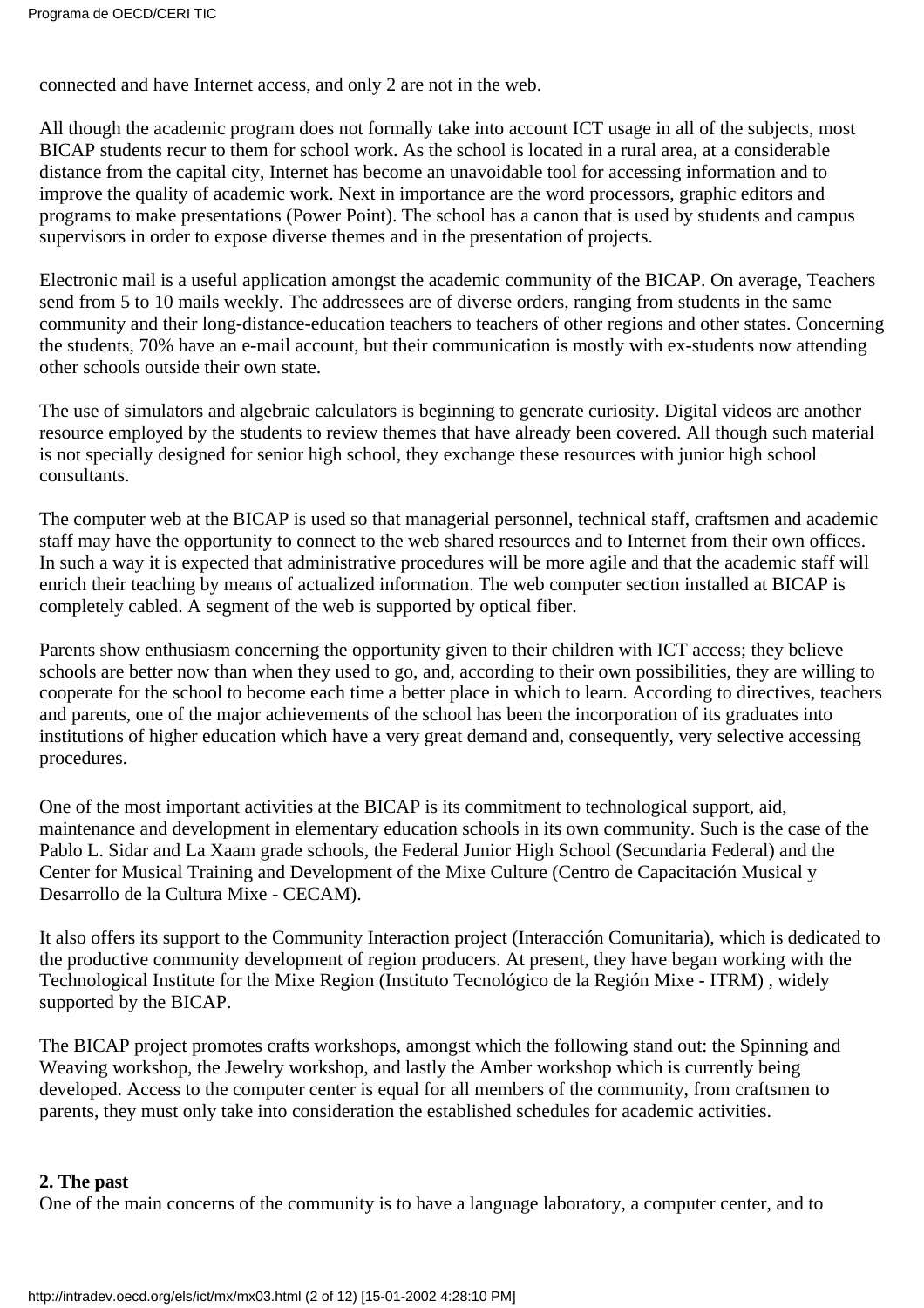encourage a series of workshops for community development assisted by technology. In 1995 while the Ministry of Public Education, and the Oaxaca State Governor, visited the Mixe community of Santa Maria Tlahuitoltepec, help was requested to develop an Integral Educational Project for their community. The latter had to be congruent with their cosmogony, costumes, language, culture and with a stress in the reality of the indigenous community and with its particular development needs. It also had to encourage their integration to the region, as well as to the world and national contexts.

The Mixe Community Integral Education Project was launched by four members of the community: Engineer Mario Lopez, Physician Crisoforo Gallardo, Mr. Palemon Vargas, and Architect Santiago.

<span id="page-2-0"></span>*"It was actually all the community, but mainly four companions dedicated themselves to develop the project full time ? Afterwards some other persons were incorporated, but in the end this process of searching, innovating, creating and all this crazy battle as a whole, was carried out by these four people"*[\[1\]](#page-11-0)

Backed up by Federal Government Advisory, economical resources were gathered for the acquisition of computers destined to the Municipal Direction of Education (Regiduría Municipal de Educación). By 1997 the number of computers was increased considerably with the aid of the Latin American Institute for Educative Communication (ILCE). The community had already seen the need to expand their technological project:

*"Engineer Marino and myself went to the SEP Coordination , and while discussing the project with other people, that need was stated; the need to experiment with these technologies and we saw up to what point it was possible to have a web within the community. That's where it all started; we were not talking only about the center of the community but also about the surrounding branches. This was obviously not possible in the end for technical and economical reasons".*[\[2\]](#page-11-1)

<span id="page-2-1"></span>In the operative part of the project help was requested from the General Direction of Indigenous Education so that by means of a computer specialist update courses could be given to the community teachers.

The High School Project (BICAP) is the most polished vision of an Integral Community Education with the advantage of continuity carried out by the community itself. It is outstanding that an indigenous community which is far away from the big cities no longer depends on qualified staff for the technological project to keep on developing, as a group of professionals from the community has been brought up, thanks to their number, maturity and enthusiasm; constitute a critical mass guarantee continuity and efficient and endogenous growth of their own project. There also exists strategic plan to finish the project as well as a self determined vision of the path to follow to complement it.

The Santa Maria Tlahuitoltepec community is found in the Mixe part of Oaxaca State, at a distance of approximately 3-4 hours of the state capital, thus speaking of school improvement should imply different dimensions with respect to any other urban or suburban school. As a matter of fact to the question "which problems were faced?" the constant answer of the interviewed ones was centered on logistic problems; as told by the biology teacher:

<span id="page-2-2"></span>"T*he implementation of the project was expensive and required a lot of hard work; well, you can imagine what it is like with a rocky road 4 hours long to Tlahuitoltepec. But all the problems were surpassed; that is why I say it is not a person's job but of many and with determination".*[\[3\]](#page-11-2)

Resistance to new technologies was one of the major obstacles, but it can be said that this resistance was mainly based on a big amount of fear to the unknown; a break with the traditional educational systems:

"*Some people didn't accept this model, they considered it as abnormal because teaching was not carried out traditionally, they felt that the students weren't learning and that something very important was being dealt with: education. Therefore it was unacceptable for them ? By now people are beginning to see the elementary results such as students being accepted in higher education institutions and developing an acceptable*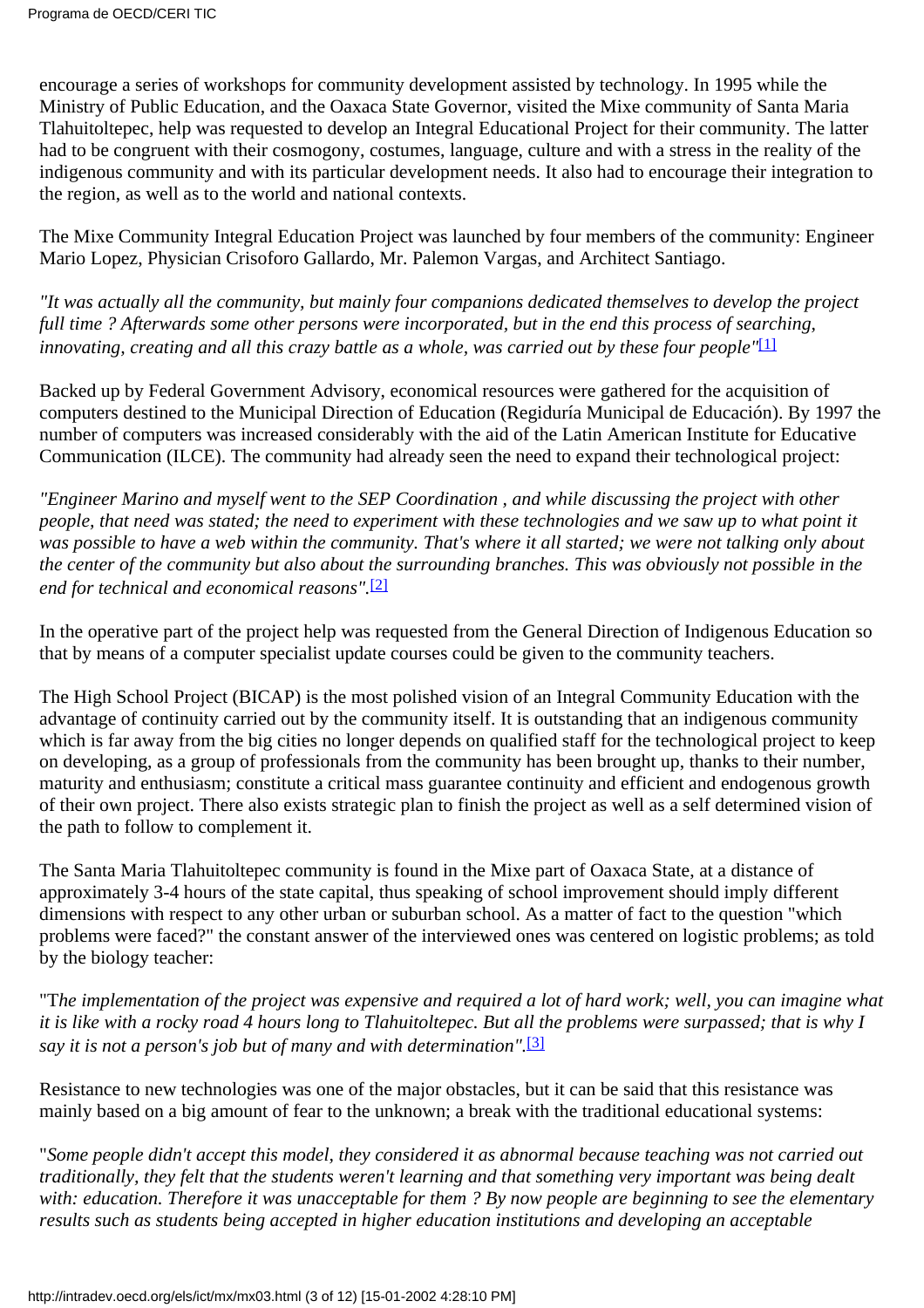<span id="page-3-0"></span>*academic level. I believe that these are the main achievements and the main problems of the beginning."* [\[4\]](#page-11-3)

Ignorance was another factor, of no less importance, that had to be dealt with when the project was launched. This together with the cultural and linguistic problems of the community due to the fact that most of the population has Ayuuk as their first language.

The main factor that has enabled the school's success, is the way in which teachers have approached to ICT as a tool to access knowledge, to develop abilities and to balance social inequities:

"*Frequently the information found in the library is not enough; now we have the option, through Internet, to communicate with other institutions in a matter of seconds, which in one way or another keeps us up-to-date. We also have access to the news as written press was not available in the community before Internet"*[\[5\]](#page-11-4)*.*

<span id="page-3-1"></span>Student's restlessness is fundamental as it is them who take more advantage of ICT. The achievements become something tangible:

<span id="page-3-2"></span>"*I consider that the fact that this interest exists is already a success. If the computing center were empty we would be speaking of failure. In elementary and junior high schools there is a great amount of curiosity.*[\[6\]](#page-11-5)

# **3. The present**

The BICAP is a didactic indigenous model proposed from within the community in accordance to the needs of the Mixe people which offers high school education, communitary development and craftsmen training and is based on a pedagogic model with the following characteristics:

- teaching-learning process backed up with innovative tutors-facilitators which rely on information and communication systems.
- global view of knowledge.
- of cultural values.
- polyvalent education.

The school counts with approximately 300 pupils distributed in three grades and 10 groups. In the teaching staff 27% have a masters degree and the rest a college degree. There also exists a pedagogic training program.

The computing center has a total of 28 PCs distributed in 4 rows with 7 computers each and it is available from 8am to 11pm. Throughout this time a computing specialist and a web manager are available to help the students and supervise the equipment's performance. The equipment can be used seven days a week, outside the schedule established for classes, without a time limit.

Out of the interviewed pupils, 80% have an email account and check it at least three times a week, they also have regular information exchange through Internet with most of their tutors who answer their messages within one or two days. They also use Internet regularly and most of them have been engaged in forums or chats although they do not work with other students through the web. Some of them are more interested in ICT and form small groups in which they learn programming, web site building or help less advanced students in the use of this technology on weekends or during vacations just as described by student Hugo Dominguez: "I use it regularly, especially on Saturdays and Sundays where we have the computing center for ourselves from 4 to 6pm. We also receive messages from teachers from time to time ? Basically, with my teachers.

According to the monitoring of ICT practices for teachers most of them are comfortable looking for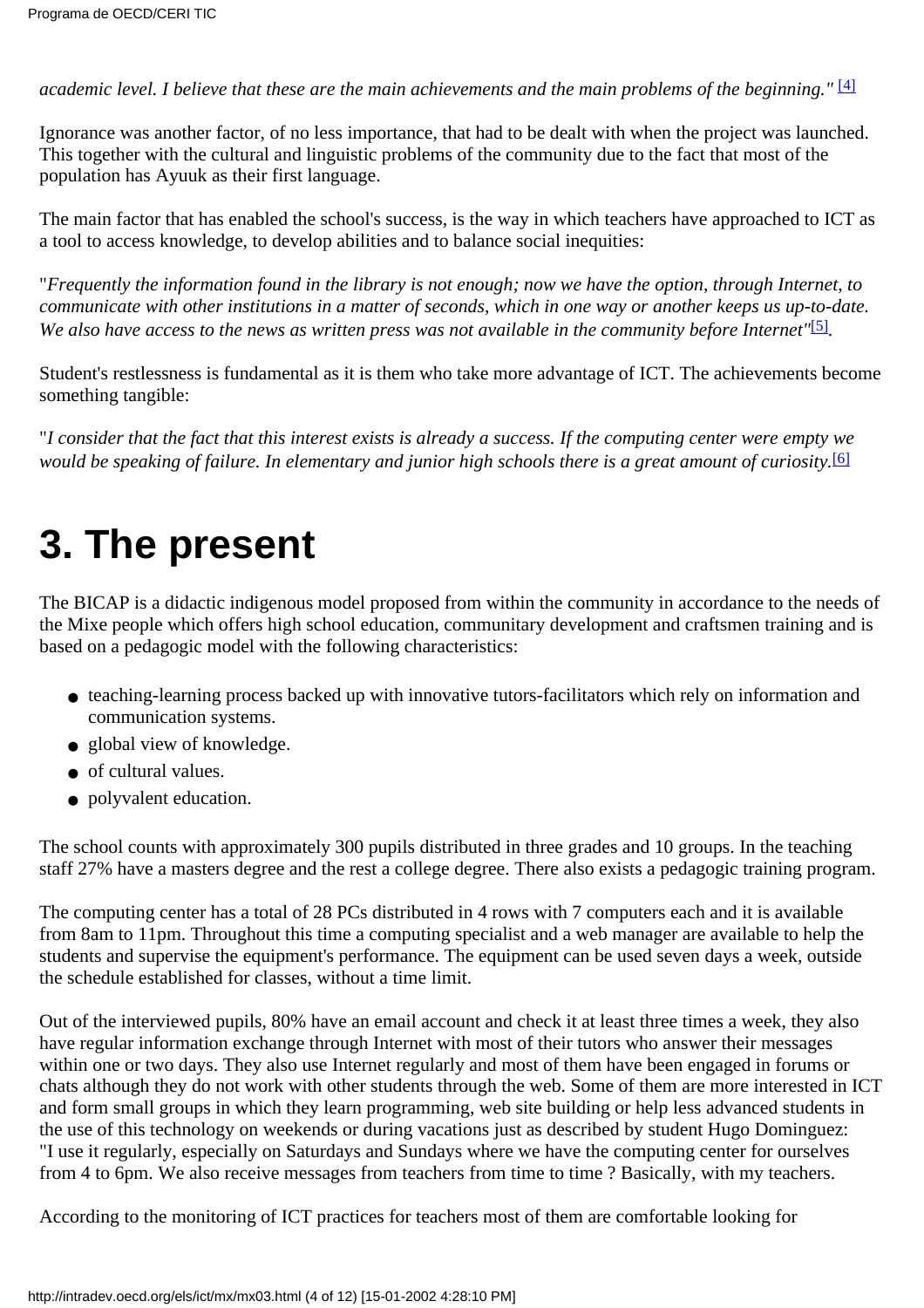information in the www, type emails constantly (between one and five daily) and take part in long-distance actualization forums or courses. Ninety percent of the interviewed ones have an email account, assigned students working on the Internet, use computer made slides for their classes and divulge rules for student behavior as well as for the use of the technological media.

During class observation the most commonly use of the new technology were Power Point presentations, the use of the www was not so common and students have a relative freedom to browse the web while discretely being monitored by the teacher. Teachers use multimedia CDs in their classes as a complement to internet search; the most commonly used applications are: word processors, image editors and Power Point.

At the staff room there are two computers which are part of the LAN, a TV which receives the TV Educational Network signal and several videos with a variety of themes. They have an assigned area for meetings and three offices where downloaded newspaper fragments can be seen.

Interaction of students with ICT at school is not reduced to the computing center: by means of shared files the pupils exchange information and even involve students from other levels as the MAN includes the Music School, elementary school, junior high, the municipal head and BICAP itself. The school's efforts to improve the academic programs and make it a better place to learn have not passed unnoticed:

<span id="page-4-0"></span>"*More computers have arrived, that's what I see. The classrooms have also been improved; they were in a very bad state, but now they are in better conditions ?"*[\[7\].](#page-11-6)

However, there are many things still to be done:

<span id="page-4-1"></span>"*In my opinion I'd say we need more computers".*[\[8\]](#page-11-7)

They are convinced that the impact generated by ICT has brought benefits that are already quantifiable:

"*Guys are now able to compete with other schools and can be more self-confident ? Because at this level they are already getting familiar with this new technology, this was impossible before. I remember when I arrived at Oaxaca city without knowing the computer, it was a quite shocking experience; one has to be up-to-date, that's the only way to succeed. This transition will be a lot easier for our students".*[\[9\]](#page-11-8)

### <span id="page-4-2"></span>**4. Hypotheses**

#### **Hypothesis 1**

Technology is a strong catalyzer for innovation and educational improvement, specially when the www is involved. The opposite hypothesis is that when true improvement in the educational field is achieved, technology only serves as an additional resource and not as a catalyzer in itself, that is to say, that the forces which headed the improvements also head technological application towards specific educational problems.

## **Evidence which supports the main hypothesis**

Since the incorporation of Information and Communication Technologies, the educational process of the Santa Maria Tlahuitoltepec community, specifically of the BICAP, has had radical changes concerning the way in which education is received: students have taken an active part in the construction and development of knowledge. Internet has propelled collective work, information exchange and a variety of different perspectives and ways of understanding the same theme. Teachers recognize themselves as an important part of the educational process, but they are also aware of their own limitations, they assume their equality of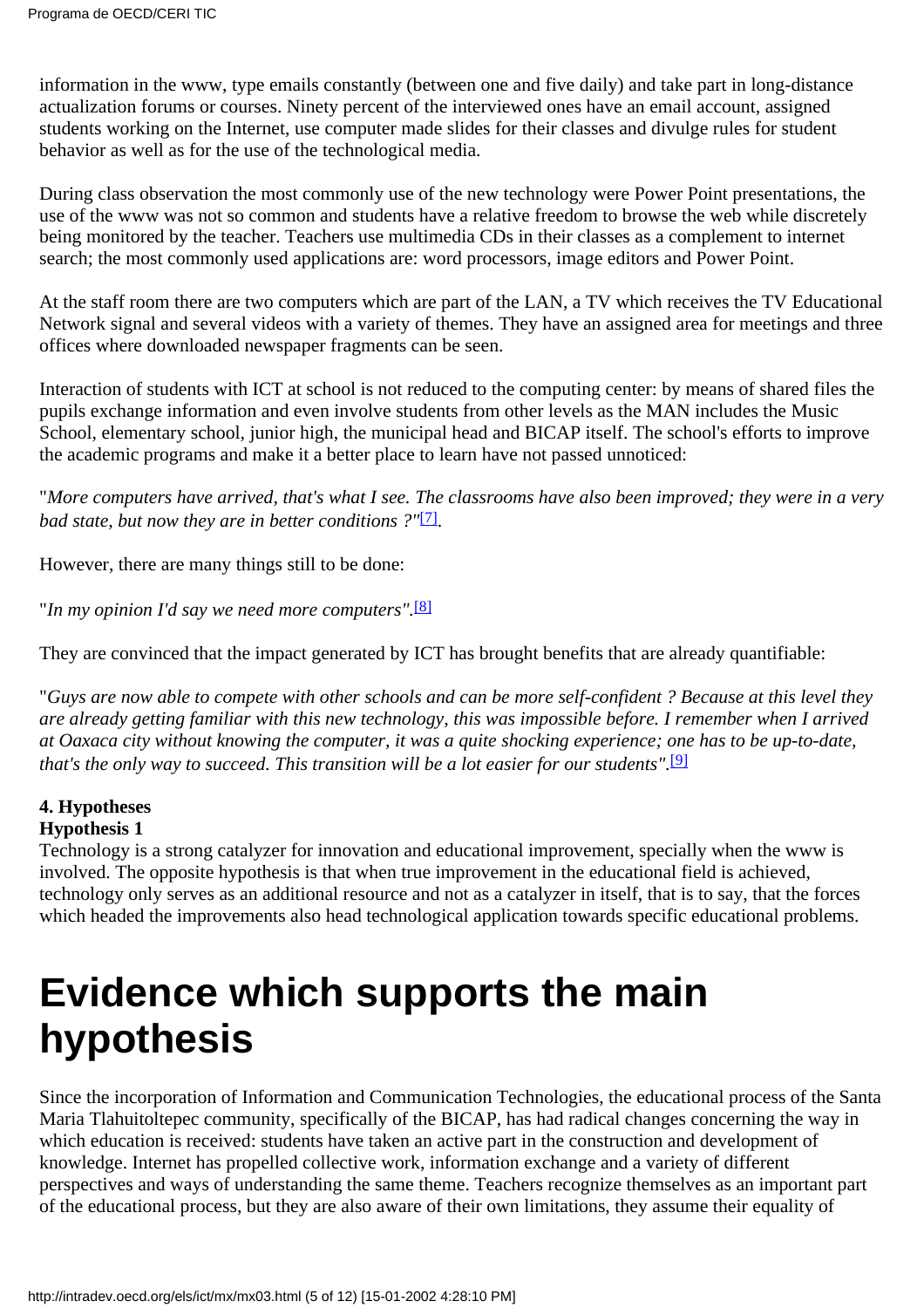conditions regarding students and encourage a thoughtful attitude and a constant quest for knowledge.

The daily use of computers, the logistic conditions in the community and the conviction that ICT has improved the teaching quality, are factors which have contributed to increase the students' computer abilities, as well as those of the directives and the teaching staff. But the most important thing is that ICT now occupies a central place in the teaching and learning process.

## **Hypothesis 2**

The spreading of the innovation / improvement (and therefore of ICT) followed the traditional spreading patterns for innovations, as outlined by Rogers (1995). The opposite hypothesis states that technology functions in a different way from traditional innovations and, therefore, presents different spreading patterns.

## **Evidence supporting the main hypothesis**

The initial implementation was carried out by the initiative of a group of five people who were members of the Santa María Tlahuitoltepec community. It began towards the end of 1995, when they stated the need of receiving support for the Community Integral Education project (Educación Integral Comunitaria). By 1998 the project was being consolidated with the resources handed out by the ILCE and this allowed for a grater number of people to be reached. In that same year, the BICAP had around 50 computers, facilitating access to new ways of learning for a great number of young people in the Mixe region. Despite these facts, some teachers and parents support this hypothesis owing to the ideas they have about technological usage. Thinking about the negative aspects brought by the ICT introduction, more than in the positive ones has made a sector of the school community show resistance towards the constant use of technology. The idea that financial aid and resources should be given to other sectors such as health, feeding, productive projects and community development rather than ICTs, has not allowed for a more efficient development and for a more adequate and innovative ICT usage. While it is true that a group of students stands out because of they have gone deep into the knowledge of computer science, the community average is that of any habitual technology user.

## **Hypothesis 3**

The successful implementation of ICT depends particularly on the competence of the personnel for integrating it into teaching and learning processes. This hypothesis assumes that teachers mediate ICT applications when they are successful, and that its academic value withholds a positive relationship with the competence of the teacher. The rival hypothesis is that technological educational infrastructure and the student's competence in ICTs determine the results in ICT implementation, while the teacher's competence does not.

#### *Evidence which supports the main hypothesis*

From the moment the project is given birth by and for the community, the adequate development of the project is practically guaranteed. Furthermore, the group responsible for ICT implementation showed great willingness for the adoption of these new technologies in their teaching.

The teachers' participation becomes significant if we take into account that, in order to obtain training in technological usage, they started from the very basics, and that this process implied constant travelling to the capital city in days outside their schedule, as well as additional investment in resources to improve their ICT knowledge.

Owing to the compromise of the academic body, the educational project at the BICAP has allowed an adequate use of ICTs to be consolidated, stimulating a responsible attitude towards ICTs and establishing a ground basis to ensure the expansion and growth of the project.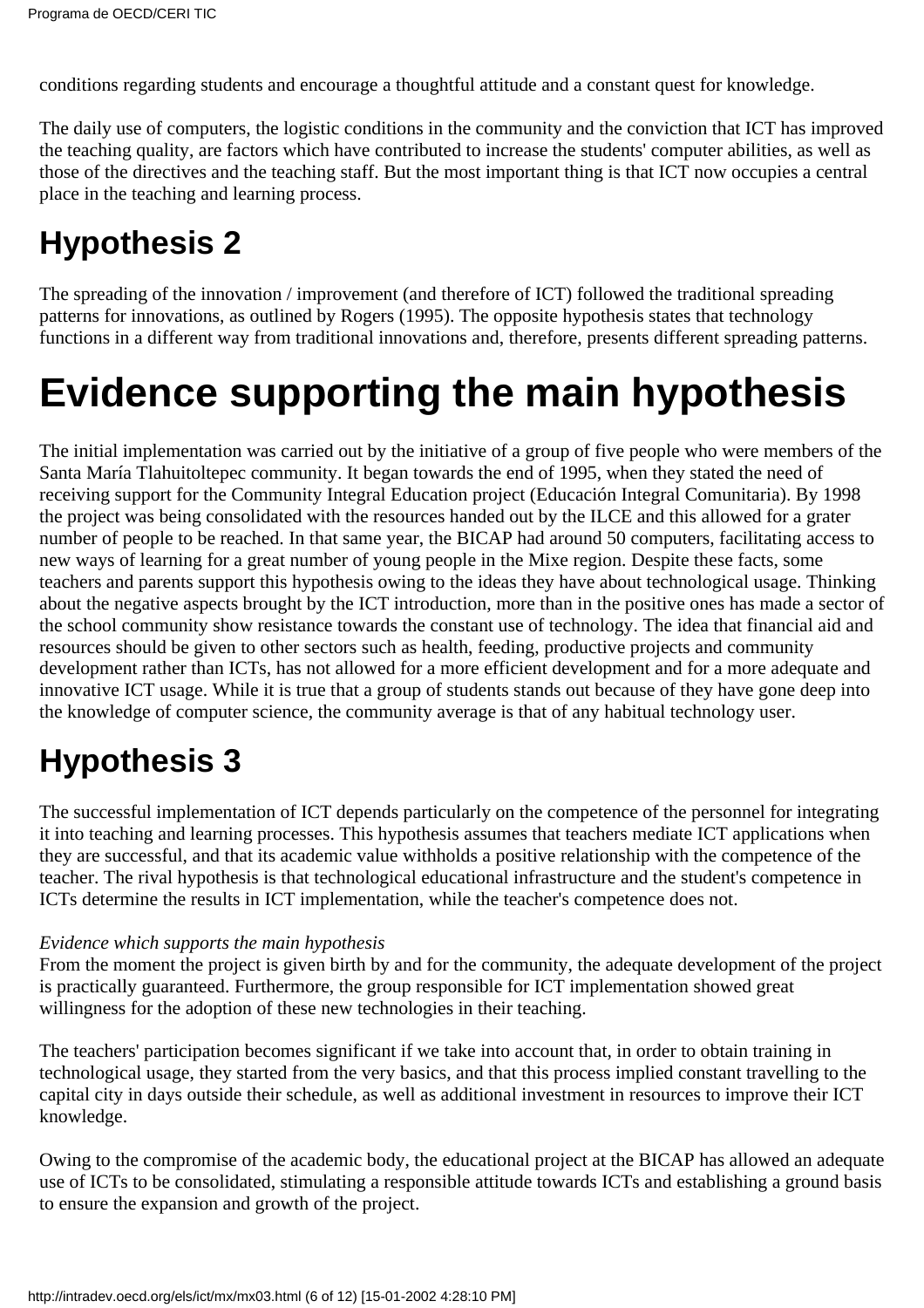The participation of people who do not belong to the community is also of great importance as they encouraged amongst those involved in the project, and particularly amongst teachers, a constant training in the usage of technology and in their professional development.

### **Hypothesis 4**

The gaps in the academic performance between students with high degrees of poverty and those with better economic levels will not increase when all students have equal access to ICT. The opposite hypothesis is that equal access to ICT will make more advantaged students increase the gap in performance in relationship to students with lower economic levels.

#### *Evidence which supports the main hypothesis*

ICT access for students of high and low economic levels has allowed for students with high poverty levels to improve their academic situation in relationship to other students in a better economic situation. From the start the idiosyncrasy of he or she who has nothing reduces him/her to an attitude of rejection, fear and distrust towards ICT. But as such students begin to discover the advantages and benefits of technology, they appropriate (always more and in a better way) the tool which they never thought they would have access to.

## **Hypothesis 5**

The successful implementation of ICT will lead to either keeping up with the same academic standards or improving them, despite the low quality of much of the ICT material. Academic standards are a function of the expectations of both the teacher in question and the school as a whole, and not a function of textbooks or ICT material or other similar resources. The alternative hypothesis is that ICT usage will eventually lead to a decrease in the academic standards as students spend a lot of time on searches which are only marginally beneficent, as well as wasting time in reviewing Web contents and educational programs of a poor quality.

#### *Evidence which supports the main hypothesis*

The successful implementation of ICT has allowed a considerable number of the first graduated class of the BICAP to be accepted in their first options for entry at higher education institutions. This fact goes beyond the expectations of the school's headship, the teachers and the parents regarding the academic achievements of the school's students. Each school year the demand for entry to the BICAP increases, including demand by students in other districts or regions, and even in states sharing a frontier with Oaxaca. This is due to the fact that, in the rural area, the school's prestige is not only great, but also increasing.

#### **5. Future projection**

Mexico is a multi-ethnical and multicultural country with many diverse ways to understand reality. Oaxaca State, to which the present community belongs, is one of the states with bigger indigenous population in the country where social-cultural diversity can be best appreciated. For a very long time, this social groups have organized themselves in a strictly collective way. It is due to this fact that the project has high possibilities to carry on and develop even further. Another important factor is the conviction in most of the involved actors whom are convinced of the positive results since the implementation of ICT:

<span id="page-6-0"></span>"*We now have students who study outside the community and don't have problems doing so nor need to take special regularization programs in order to be admitted at other institutions. We and themselves (students) can see the benefits ? we think that, in the future, elementary school children wont be surprised by these technologies when they get to high school ? we want a village with an important technological development".*[\[10\]](#page-11-9)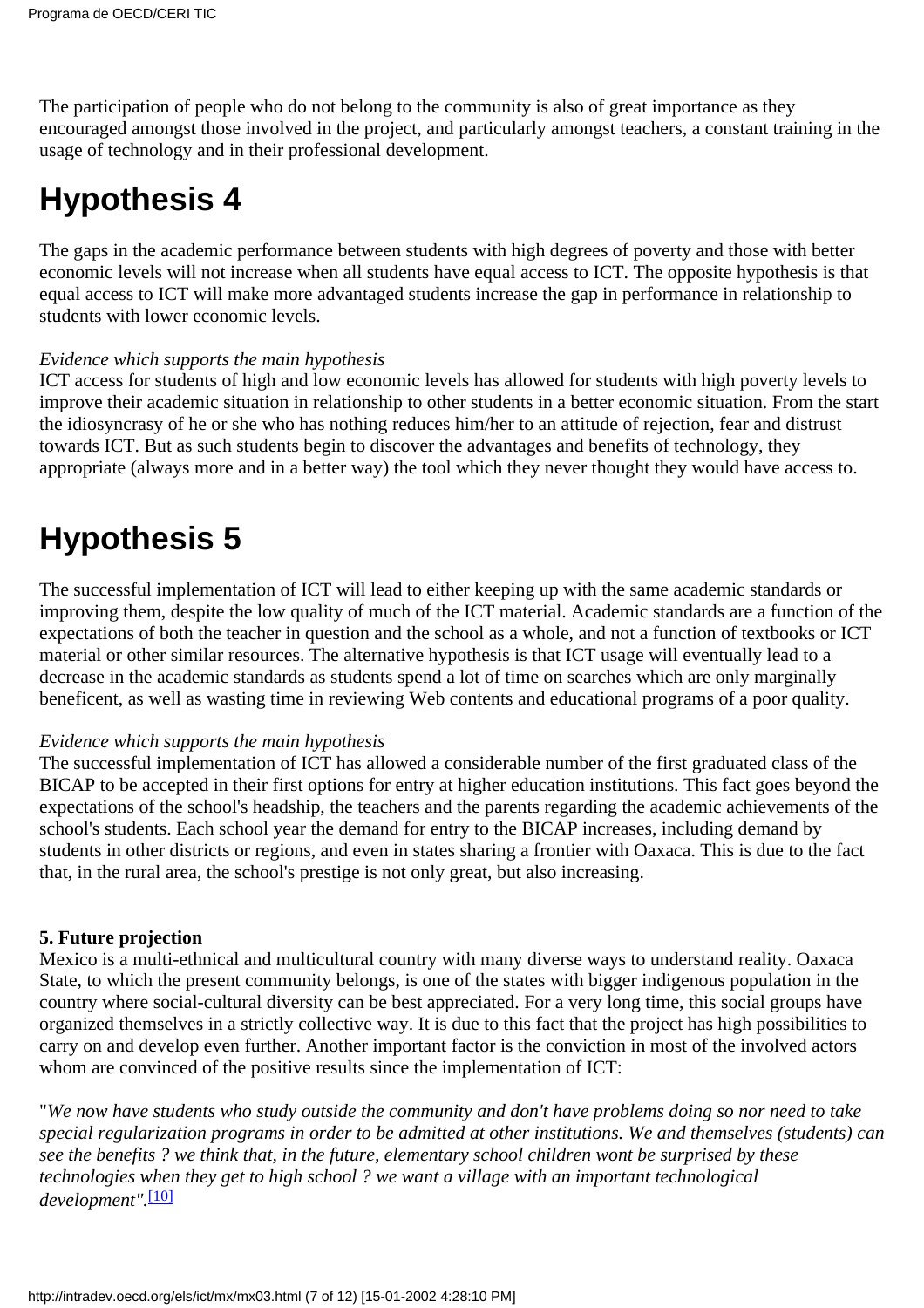Fidel Diaz, native of this community, is studying a Master Degree on Educational Technology; he imagines the school five years from now:

"*We want to preserve our culture, customs, traditions and think collectively while having respect for individual differentiation. We don't want to be immerse in ignorance and uninformed. Our community has already paid the fee for several centuries of underdevelopment. We want to be up-to-date concerning communication and media? this is how I see the school in the future".*  $[11]$ 

<span id="page-7-0"></span>Students from different regions of Oaxaca are actually attending to BICAP. The school's admission demand is increasing and it is common to hear of students from Oaxacan center, coast and isthmus.

Economic resources play a central role when trying to expand technology to schools of other communities, municipal heads and regions. This is a dream more than a tangible possibility. Conviction on the viability of this kind of schools is strong, and there is no doubt about their pertinence. For this project to be able to carry on it is fundamental to inform of the existence and results of this school: to keep growing within the needs and characteristics of the scholar entity.

#### **6. Appendix A**

The research team was integrated by: Carlos Domínguez, Diana Domínguez and Adriana Gutierrez whom where coordinated by Marcela Santillán. The instruments with which the interviews were carried out were two video cameras and three audio tape recorders.

A total of eighteen interviews were carried out in five days of work. The work journal spanned from 8am to 3pm with the following distribution:

| Day $1$                          | Day 2                             |
|----------------------------------|-----------------------------------|
| Director Fidel Díaz Pérez        | Teacher Margarita López           |
| Ex-Director Marino López Vázquez | Teacher Rubén Gallardo            |
| Teacher Ranulfo Vázquez          | Student Hugo Domínguez            |
| Student Martha Hernández         | Class observation                 |
| Day 3                            | Day 4                             |
| Teacher Mauricio Martínez        | Technician Miguel Ángel M.        |
| Teacher Juan Pacheco             | Computing teacher Jorge Hernández |
| Teacher Rubén Dario Hernández    | Ex-coordinator Crisóforo Gallardo |
| Class observation                | <b>Student Marcelo</b>            |
| Outside class observation        | Class observation                 |
|                                  | Outside class observation         |

Day 5 Parent Valentín Díaz Cruz Parent N. Students' work recollection Teachers' work recollection Work recollection

#### **Appendix B**

How confident do you feel using a computer for each of the following activities?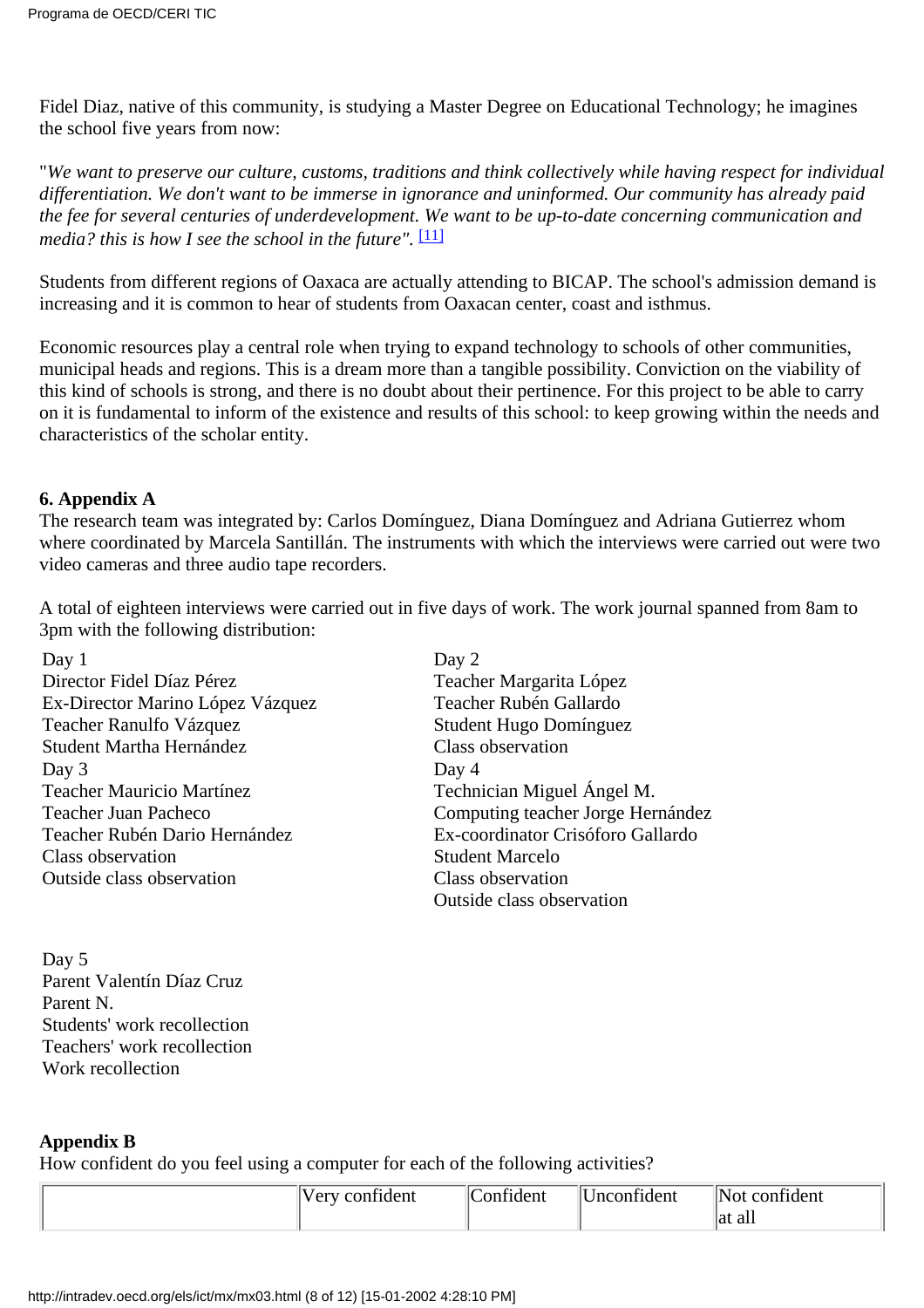| $\sqrt{1}$ . Writing a paper                       |   |                   |   |  |
|----------------------------------------------------|---|-------------------|---|--|
| $\sqrt{2}$ . Search for information on the<br> WWW |   |                   |   |  |
| 3. Create and maintain web                         |   | $\mathsf{\Omega}$ |   |  |
| pages                                              |   |                   |   |  |
| $\vert 4$ . Use a data base                        | 3 |                   | 3 |  |
| $\vert$ 5. Develop a data base                     |   |                   |   |  |
| 6. Send and receive e-mail                         |   | ∍                 |   |  |
| $\vert$ 7. Write a program                         |   |                   |   |  |
| 8. Draw a picture or diagram                       |   |                   |   |  |
| 9. Present information                             |   |                   |   |  |

How important are each of the following computer related abilities in your class?

|                                                                         | Very important | Important      | relatively<br>important | unimportant    |
|-------------------------------------------------------------------------|----------------|----------------|-------------------------|----------------|
| 10. Write a paper with a word<br>processor                              | 8              |                |                         |                |
| 11. Search for information on<br>the WWW                                | 7              |                |                         |                |
| 12. Create web pages                                                    | $\overline{2}$ |                | 5                       |                |
| 13. Use a data base                                                     |                |                | 3                       | 3              |
| 14. Develop a data base                                                 |                |                |                         | 6              |
| 15. Send and receive e-mail                                             | 8              |                |                         |                |
| 16. Write a program                                                     |                |                | $\overline{2}$          | $\overline{4}$ |
| 17. Draw a picture or diagram<br>with a graphing/drawing<br>application | 6              | $\overline{2}$ |                         |                |
| 18. Present information on<br>Power Point or equivalent                 | 7              |                |                         |                |

During the last year, how frequently did you ask your students, on average, to accomplish a task involving the following activities?

|                                      | Very frequently | Frequently                  | Once in a while | Scarcely |
|--------------------------------------|-----------------|-----------------------------|-----------------|----------|
| 19. Use the WWW                      |                 |                             |                 |          |
| $\vert$ 20. Create web pages         | ◠               |                             |                 |          |
| 21. Send or receive e-mail           | h               | $\mathcal{D}_{\mathcal{L}}$ |                 |          |
| $\vert$ 22. Use a word processing    | 8               |                             |                 |          |
| program                              |                 |                             |                 |          |
| $\vert$ 23. Use a computer to play a |                 | っ                           |                 |          |
| game.                                |                 |                             |                 |          |
| $24.$ Use a spreadsheet              |                 |                             |                 |          |
| $\sqrt{25}$ . Use a graphics program |                 |                             |                 |          |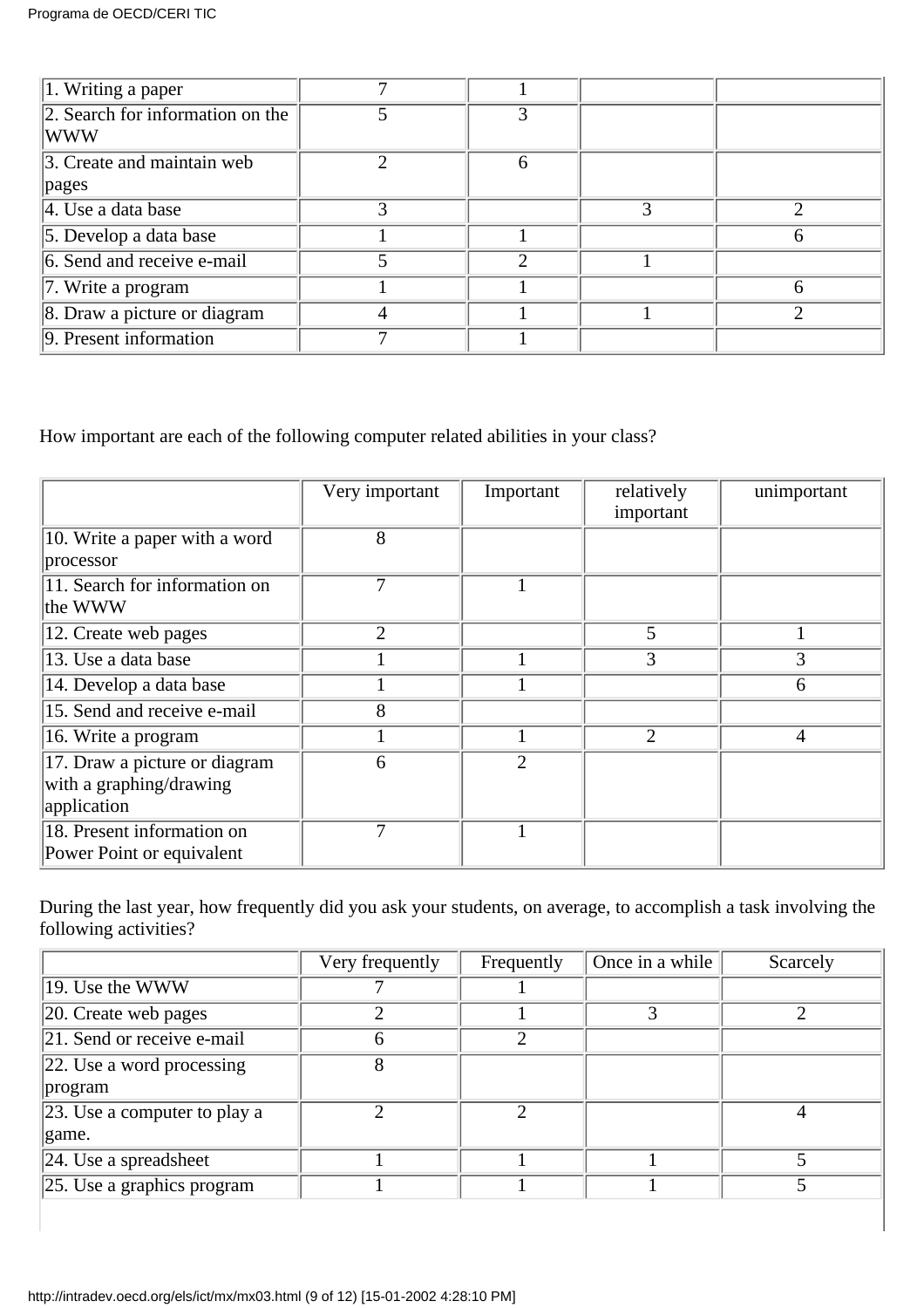| $\ 26$ . Join in an on-line forum or<br>chat room                           |  |  |
|-----------------------------------------------------------------------------|--|--|
| $\left 27.\right$ Use a presentation program<br>$\sqrt{\text{Power Point}}$ |  |  |
| $\ 28.$ Use an instructional program<br>$\left\ $ (including simulations)   |  |  |
| $\vert$ 29. Other computer uses                                             |  |  |

#### 30. How would you grade your ability to use a computer

| $- - - - -$ | നറ~ |
|-------------|-----|
|             |     |

Answer questions 31-38 based on last year's politics or experiences in your school.

31. Was student computer use ever evaluated for grading?

| . | $\sim$ |
|---|--------|
|   |        |

32. If you assigned a www searching, how freedom did you allow students in locating sites to visit?

| 'N<br>днонг | restrictions<br>some i | Designated sites only |
|-------------|------------------------|-----------------------|
|             |                        |                       |

33. Did you create or modify a Web site with any of the classes that you taught?

| . |  |
|---|--|
|   |  |

34. What portin of the computer use in your classes was directly directed with the course content?

| $\overline{\phantom{a}}$<br>$\overline{ }$<br>17. YTT |  |  |
|-------------------------------------------------------|--|--|
|                                                       |  |  |

35. What portion of the computer use that you assigned was done by students individually?

| All | 'Most | ົ້<br>,,,,, | $\bullet$<br>$\sim$ $\sim$ $\sim$<br>THUIC<br>U |
|-----|-------|-------------|-------------------------------------------------|
|     |       |             |                                                 |

36. If you have a computer at home, how often did you use it for preparing for teaching?

| Several times a<br>$ $ week | Several times a<br>month | A few times | Never | No computer |
|-----------------------------|--------------------------|-------------|-------|-------------|
|                             |                          |             |       |             |

37. Did you participate as student or instructor in a virtual course through the Internet/WWW?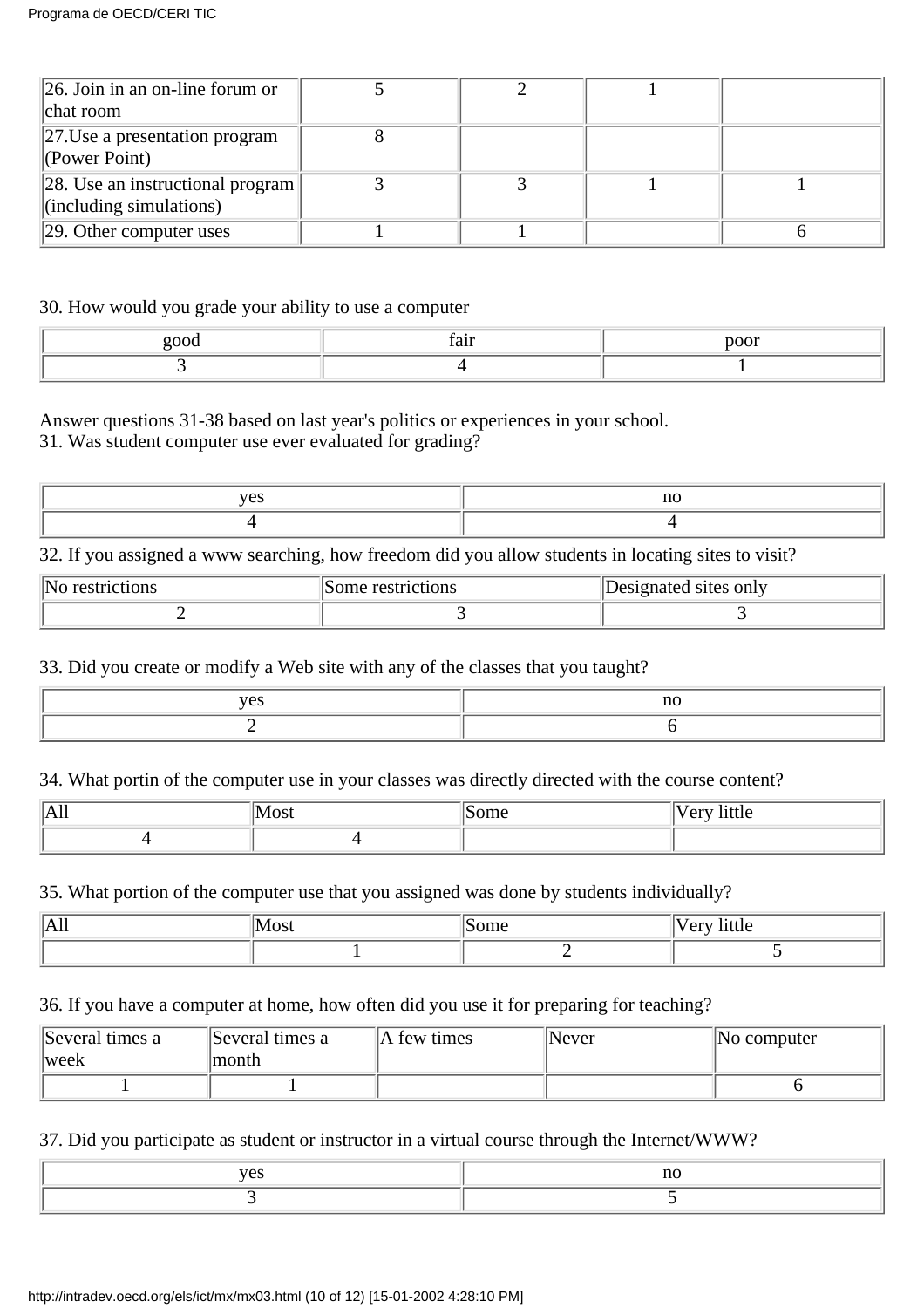38. Did you involve your students in collaborative learning over the Internet/WWW with students from other classes?

| $ -$ | $\sim$ |
|------|--------|
|      |        |

39. Are you currently using technology to collaborate with other teachers (professional chat rooms, forums or others)?

| . |  |
|---|--|
|   |  |

40. How many e-mail messages do you send each week on average?

| $\mathbf{L}$<br>$\sim$<br>чия.<br>. . | .<br>. . | 'one |
|---------------------------------------|----------|------|
|                                       |          |      |

#### How many of the following have you ever done

|                                                                                        | yes | no |
|----------------------------------------------------------------------------------------|-----|----|
| 41. Make changes to a computer's hardware                                              |     |    |
| $\parallel$ 42. Update an application program (word processor, graphics program, etc.) |     |    |
| $\parallel$ 43. Recovered a damaged file                                               |     |    |
| $\vert$ 44. Created a web site                                                         |     |    |
| $\parallel$ 45. Developed a data base                                                  |     |    |

#### **Appendix C**

Below is a diagram of the distribution of computers in the computer center.

Out of the 26 computers in existence at the computer center, only 16 have multimedia capacity, that is to say, they have audio-phones, CD-ROM unit, audio entry and entries for other multimedia such as LCD cameras.

#### **The computer web at the BICAP.**

The computers at the BICAP and in the computer web are distributed as follows:

| Area                   | <b>Total web services</b> | Total number of<br><b>PCs</b> | <b>Available</b><br>services | <b>Web-connected PCs</b> |
|------------------------|---------------------------|-------------------------------|------------------------------|--------------------------|
| Web office             |                           | $5(3$ servers)                |                              |                          |
| Computer center        | 35                        | 26                            |                              | 26                       |
| Spinning and weaving   |                           |                               |                              |                          |
| <b>Store</b>           |                           |                               |                              |                          |
| Community interaction  |                           |                               |                              | $3$ (Hub 8 ports)        |
| Chemistry laboratories |                           |                               |                              |                          |
| Class rooms            |                           |                               |                              |                          |
| School services        |                           |                               |                              |                          |